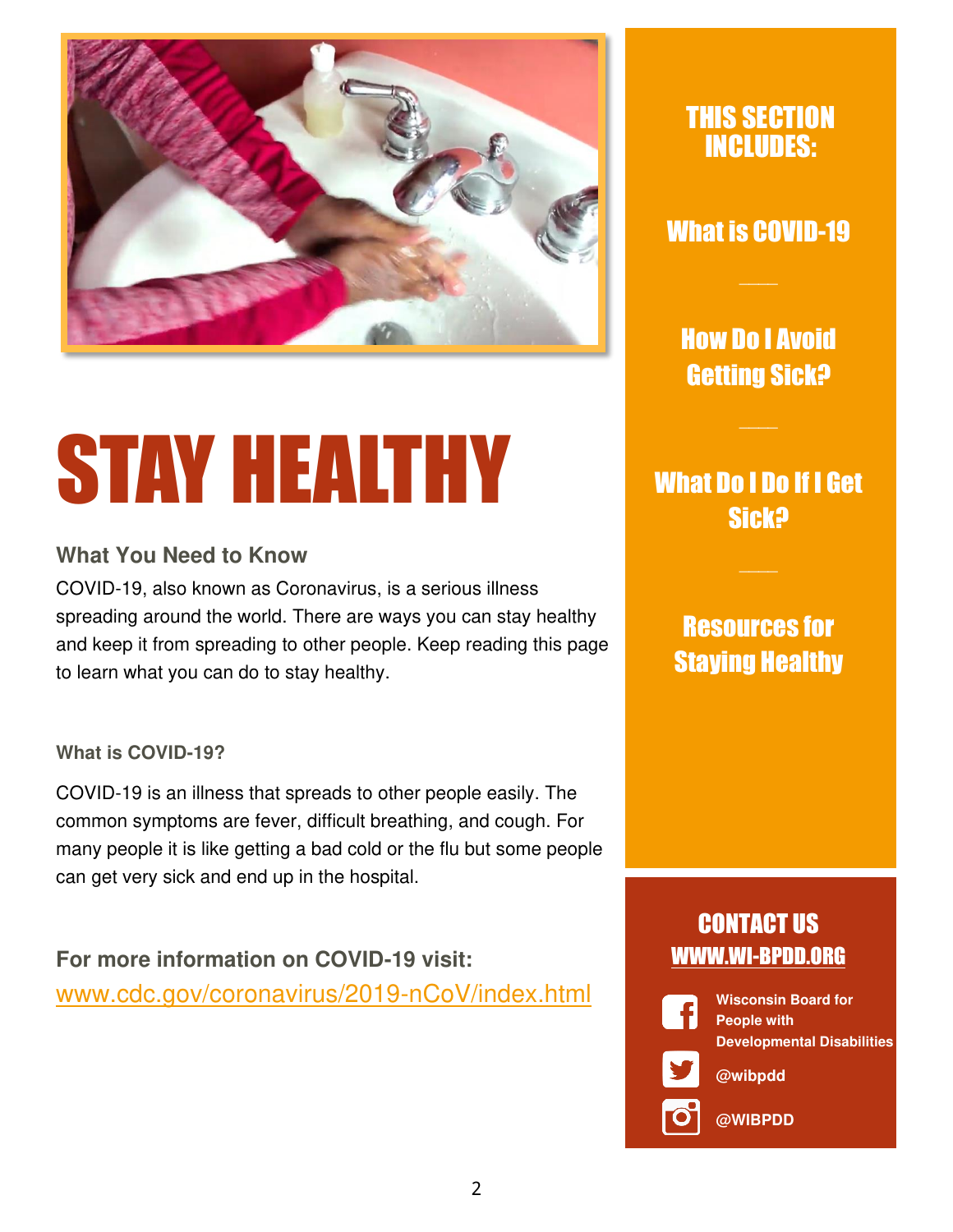## **HOW DO I AVOID GETTING SICK?**

- 1. Stay at home if you can. Leave your house only when necessary.
- 2. Do not travel or go into crowded places.
- 3. If you have to go out, keep your distance from other people at least 6 feet away if you can.
- 4. Wash your hands a lot with soap and warm water for at least 20 seconds.
- 5. Cough into a tissue or your elbow. Put tissues in the garbage right away and wash your hands.
- 6. Do not touch your face, especially your eyes, nose, and mouth.
- 7. Do not share food or drinks with anyone.
- 8. Wash down places you touch often.
- 9. Stay away from people who are sick.



Coronavirus: Tips for Staying Healthy: Video<https://www.youtube.com/watch?v=V7Yl-BesvDw>